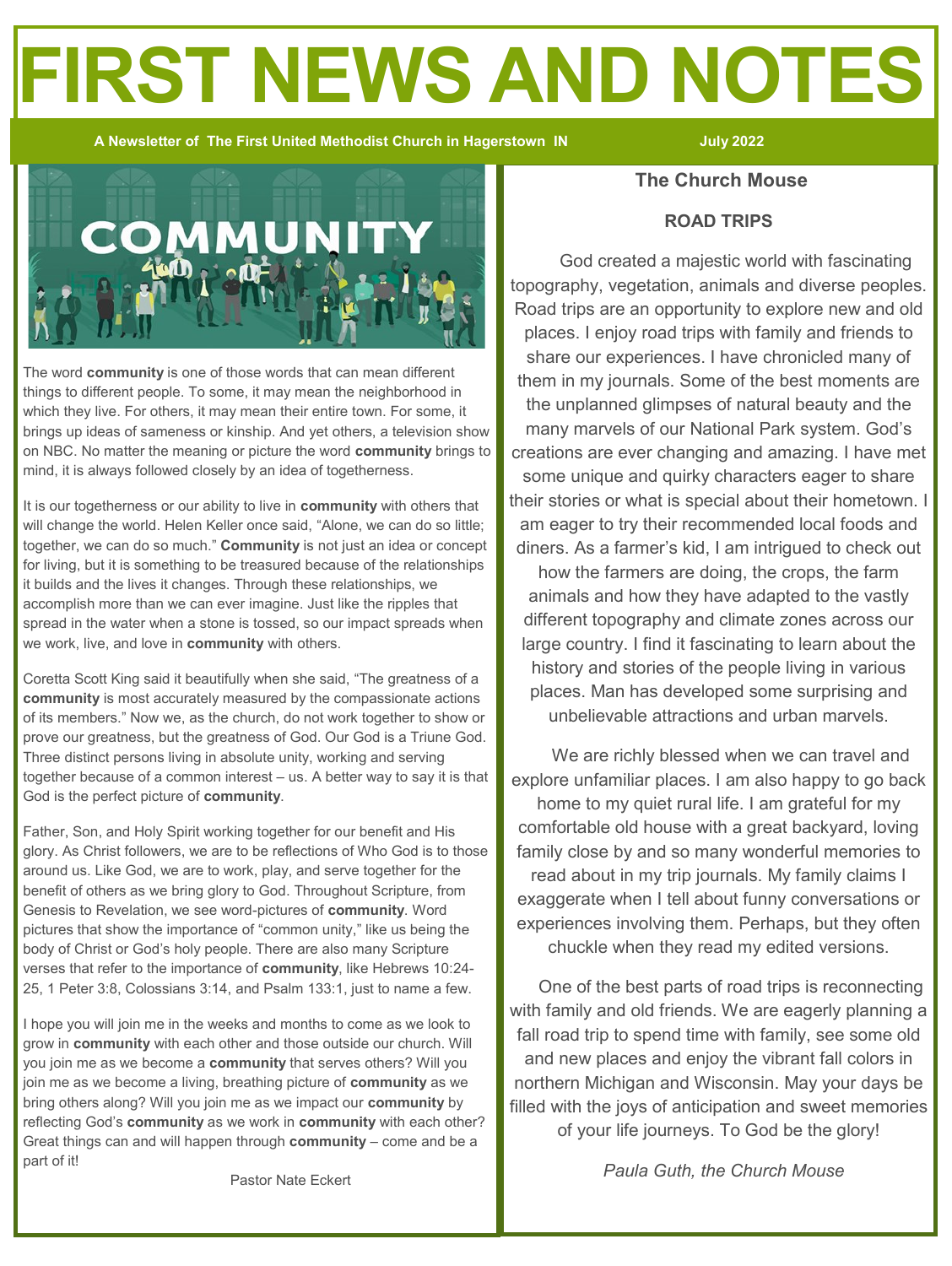# **Happy Days Ahead!**

# **Retirement Congratulations!**

Sherrie Knoblock was named the 2022 Shapiro Award recipient for the retiree with the most years of experience with New Castle schools—38 years!

Congratulations on your retirement

and service to the students.!



# **MOBILE FOOD PANTRY 2022**

**If you need extra help, Joe Smith will assist you. Located at 47 E Main Street, Hagerstown. Office will be closed most holidays. Please call Joe Smith at (765) 489-4824** 

| Jefferson Twp - Hagerstown 4th Thursday |  |
|-----------------------------------------|--|
|                                         |  |

| <b>Date</b>         | <b>Serving Hours</b> |
|---------------------|----------------------|
| <b>JULY 28</b>      | 10 $am - 12 pm$      |
| <b>AUGUST 25</b>    | 10 $am - 12 pm$      |
| <b>SEPTEMBER 22</b> | 10 $am - 12 pm$      |
|                     |                      |
|                     |                      |

**Gleaners - Volunteer helping with this Mission Outreach!**

## **UNITED METHODIST WOMEN IS NOW UNITED WOMEN IN FAITH! (Shared by our Member Mary Ann Pollard)**

This new name is part of a refreshment of our organization that includes a new look, new and improved programs, and a way to nurture our current members as well as welcome new women into our organization. United Women in Faith will continue to put love into action as we advocate for women, children, and youth.

**Our new Logo for United Women In Faith!** United Methodist Women will be maintained as the legal name of this organization while operating as United Women in Faith and is still the only official women's organization of the UM Church. Our history includes many name changes over the 153 years we have been organized for mission, but we have continued to serve God.

# **To The Women and Church Family: July is here! Are you ready for Picnics and Family Fun?**

 The *O* of Friendship has been busy planning for our annual **"Indoor Summer Picnic"** where all the Circles will gather together. This year's theme is "Happy Days Flashback to the 50's" to be held on **Monday July 11th** from 5:45 p.m. to 8 p.m. in Fellowship Hall. *O* of Friendship will provide the drinks, meat and fixings. Reflections will do the salad and side dishes and Morning Glories is providing the ice cream sundaes and all the fixings. Fellowship Hall will be decorated, and we'll even have music like the 50's! Dig out your poodle skirts, saddle shoes or other clothes from the 50's! Also, there will be games with prizes plus best dressed 50's award!

# *BRING A FRIEND FOR GAMES, MUSIC, FUN AND FELLOWSHIP!*

 Don't forget about **Virtual Mission u** that will be held **July 15-17.** The Bible, specifically Luke 13 will be the main resource. The secondary resource book "Who Can We Be Together?" is a teacher's manual which can be used as a Bible Study or in a Sunday School Class.

 Also, mark your calendar for **Tuesday, August 2nd at 7:00 p.m.** *O* of Friendship will have a guest speaker, Cheryl Wilson, who is on the Lucille Raines' Residence Board and will speak to us about Lucille Raines Home and about the new elevator. Please join us for more information about this mission.

*Submitted by United Women in Faith Program Resource Coordinator Mary Ann Pollard*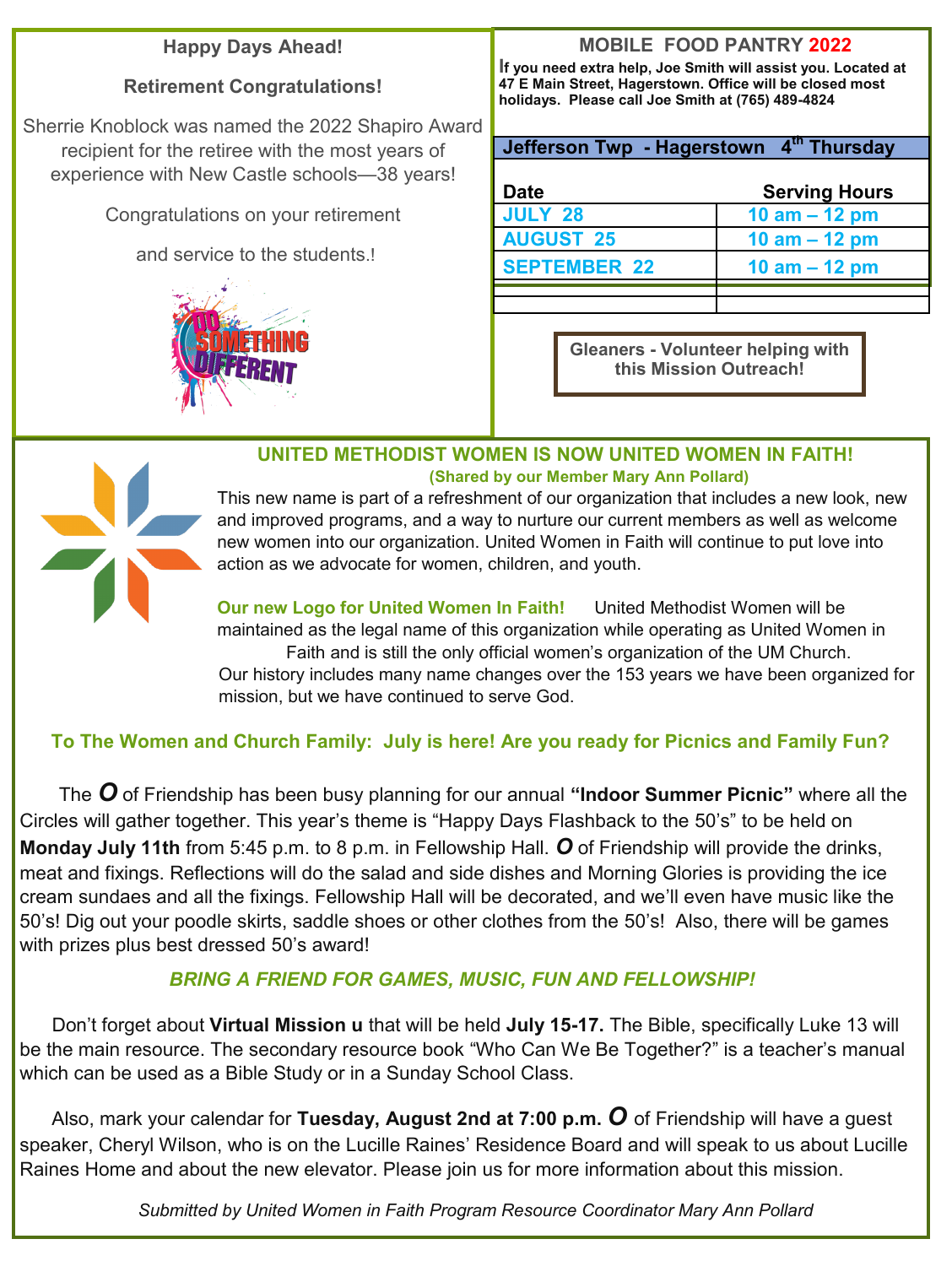

#### **Loving Hearts & Helping Hands**

LH & HH ministry is open for business of serving others. Several persons of our church have volunteered their willingness to help others in our church community.

LH & HH ministry is offering assistance with...home visit, nursing home visit, prepared meal, transportation to appointment, church and/or errand.

Do you know of a person or persons within our church and/or Hagerstown community who could benefit from receiving any one of these care actions? Please Call our HUMC 765-489-4558 or Pastor Nathan at 270-256-0684 or Debra Salhoff 317-726-6131.

#### **Continued: Loving Hearts & Helping Hands**

The information received about a potential client (name & phone number & need) will be held in strict confidence.

> This ministry is open to anyone who is willing to serve in the name of our **Lord Jesus Christ.**

In our HUMC Café' there are **LH&HH Ministry** sign-up sheets. Complete back of sheet and place in offering plate.

A **LH&HH** Ministry may be of any age. Take another sign-up sheet for other family members who may want to serve in a different way than yours's.

#### **Sympathies and Prayers to the Families and Friends**

Our friend and member **Jo Anne Sager** passed away. She'll always be remembered for her great alto voice and singing "He's Alive" on Easter for many years. She served the church in many ministries. She leaves son Greg, wife Kathy, daughter, Cheryl. **Nathan Rhoades**, son of Randy and Ciss, brother Cary, Debra, Shelby & Camden, passed away Saturday, June 11.

Rick Peelle's brother, **Doug Peelle,** has passed away June 20. He suffered with cancer and was on our prayer list for months. He now is pain free!! May God comfort all families in their loss.



# **Mission Moment Making a difference in our Community**

Our Jefferson Township Food Pantry continues to be in

 desperate need. As part of our partnership with them, we will continue to collect donations at church and take to the Food Pantry for distribution.

For the month of July 2022, when the kids are home from school, we will be collecting lunch items for them. The bulletin board in the Café will have cards that you can take as a reminder of what is needed, for the following items:

> **SpaghettiOs/Ravioli Ramen Noodles Macaroni and Cheese Peanut Butter**

#### *Coolers will be on hand to receive:* **Hot Dogs Meatballs**

 If you are not into shopping, there are other ways you can serve this Food Pantry Mission.

- Physically by participating in the distribution of the food provided once a month by Gleaners. Come on the fourth Thursday of the month at 9:15 am to assist in repackaging and loading cars for those in need. The fellowship is great!
- Monetary donations can be made at any time. Just mark your check or cash envelope for Food Pantry and drop it in the offering plate. These funds will be used to purchase meat and discounted food from regional distribution centers.

During the first two weeks of June we collected \$225 for the Food Pantry and food donations were delivered both here to the church and directly to the pantry.

**With your help, we can continue to Make a Difference in Our Community.**